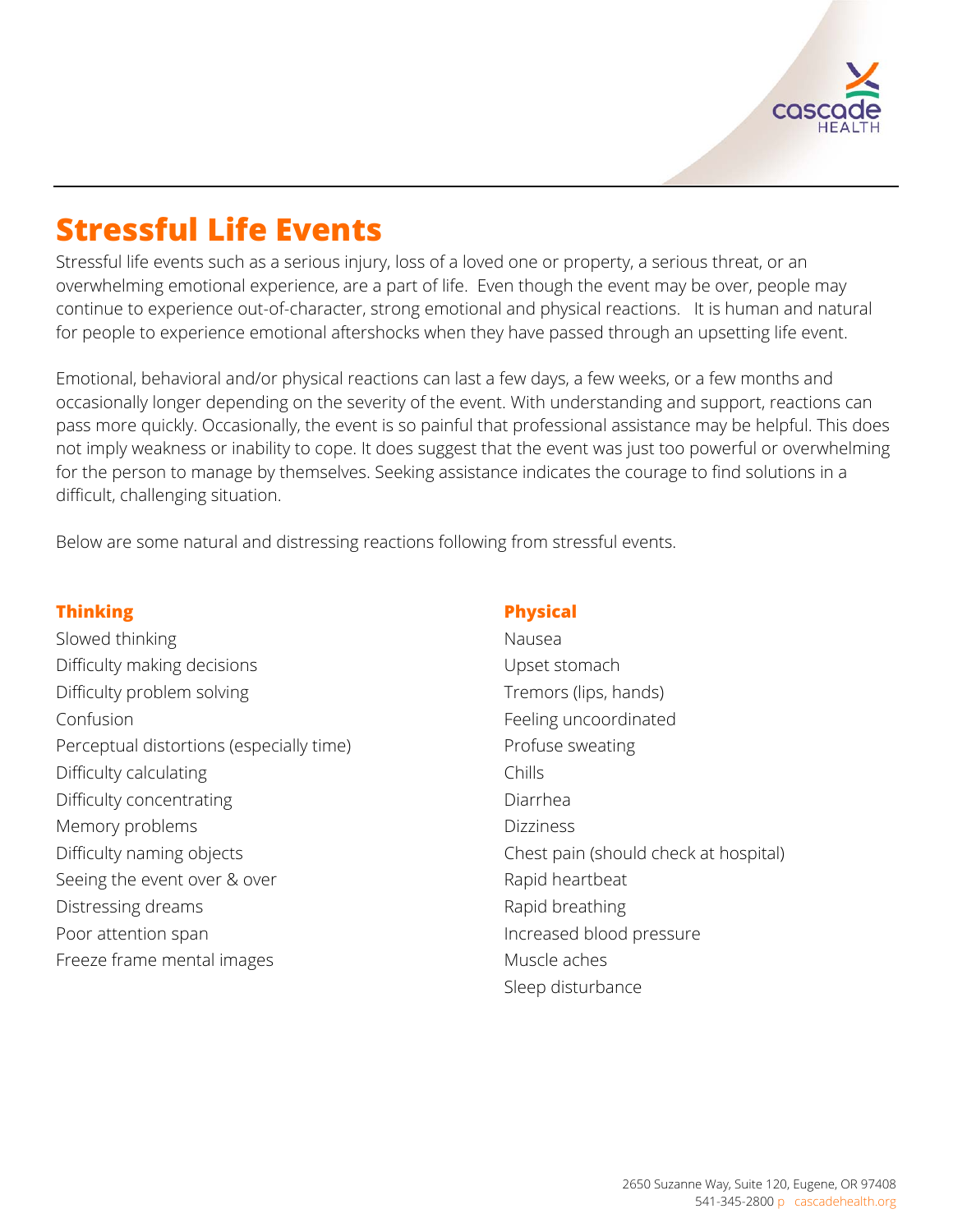

## **Emotional**

Anxiety Hypervigilance Guilt Grief Depression Sadness Feeling lost Feeling abandoned Feeling isolated Feeling nothing, numb Worry about others Wanting to hide, escape Anger; lashing out at people Headaches

Irritability, startled Shocked Wanting to limit contact with others

# **Spiritual**

Experiencing meaninglessness Feeling betrayed Hyper-religiosity Retreating to seclusion Feeling abandonment One's dream being shattered Reassessing ultimate beliefs Distrust /Lack of trust Uprooted/Disconnected Guilt (Am I being punished?)

# **What Can I Do?**

The following activities can help reduce, not eliminate, painful reactions.

# **For Yourself**

- o Try to rest a bit more, yet maintain a normal schedule
- o Deep breathing to activate relaxation
- o Talk about your experience and feelings with people who care about you and respect your privacy. Consider having somebody stay with you for companionship for periods of time.
- o Fight against boredom and engage in pleasant activities even when you don't feel like it.
- o Keep a reasonable activity level physical activity is often helpful.
- o Recurring thoughts, images, dreams or flashbacks are a normal reaction. Don't try to fight them they'll decrease over time and become less painful.
- o Eat well balanced and regular meals (even when you don't feel like it).
- o If feelings become prolonged or too intense, find a counselor with whom you feel comfortable.